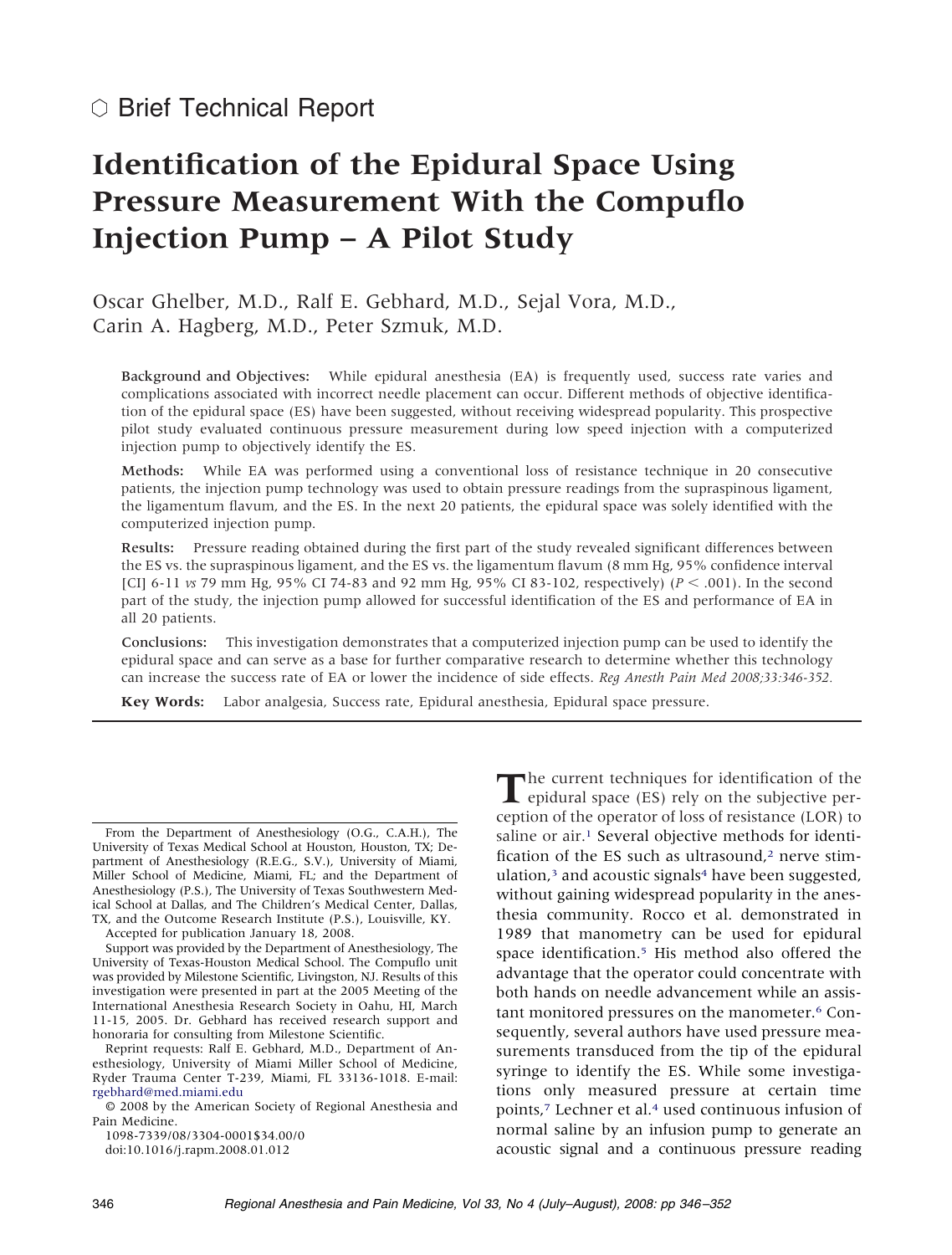while performing epidural anesthesia (EA). However, the infusion pump used was incapable of measuring or controlling pressure itself, and a separate monitoring device was necessary to display the pressures registered. A computerized injection pump has been equipped with a proprietary algorithm and a continuous digital and analog pressure display (Compuflo, Milestone Scientific, Livingston, NJ). After all physical parameters of the equipment used are programmed into this algorithm, the pump is capable of measuring and displaying pressures obtained at the injection site continuously, while injecting at rates between 0 to 2 mL/sec. In addition, the infusion pump is also capable of controlling pressures at the injection site by adjusting infusion rate according to a preset maximum value (pressure-controlled infusion). This prospective pilot study was designed to evaluate the feasibility of this technology to perform EA and serve as a basis for future comparative research.

## **Methods**

With institutional review board approval, a total of 49 consecutive American Society of Anesthesiologists Class I to Class III patients, ages 18 to 41 scheduled for early labor EA in the absence of contraindications, were approached for enrollment. Out of the initial 49 patients, 4 patients refused EA and 5 chose not to participate in this investigation. After written informed consent, a total of 40 patients were successfully enrolled. This prospective pilot study was designed in 2 following parts, with 20 patients each.

## Part 1: Validation by Pressure Measurement at 3 Points

After attaching American Society of Anesthesiologists standard monitors, patients were placed in a sitting position. Following preparation in the usual fashion, an epidural Tuohy needle (B. Braun Medical, Bethlehem, PA) was introduced at the level of L3-4. A 3-way stopcock (Abbott Laboratories, Chicago, IL) was connected to the end of the epidural needle with the in-line port of the stopcock attached to a 10 mL saline-filled LOR syringe. A 120 cm arterial pressure tubing (Abbott Laboratories, Chicago, IL) connected the side port to another 10 mL normal saline syringe, loaded into the injection pump. The stopcock was then opened toward the in-line LOR syringe allowing performance of EA in the conventional fashion. The stopcock was turned into "open" to the injection pump and "close" to the LOR syringe for 5 seconds at the following points: (1) initially after introducing the Tuohy needle to the depth of the supraspinous ligament (SSL) (supraspinous ligamentar pressure); (2) after reaching the ligamentum flavum (LF) (ligamentum flavum pressure); and (3) after encountering a LOR (epidural space). Determination of these structures relied on the subjective clinical experience of the operator. The Compuflo device was set to deliver normal saline at a rate of 0.07 mL/sec during these measurements. Pressures were recorded after 1, 2, 3, 4, and 5 seconds. After the final pressure reading, the stopcock was disconnected from the Tuohy needle and an epidural catheter (EC) was inserted. EA was initiated in the following fashion. After a 3 mL epidural test dose consisting of lidocaine (15 mg/ mL) with epinephrine (5  $\mu$ g/mL) was given to rule out intrathecal or intravascular catheter position, patients received 12 mL of 0.2% ropivacaine followed by an infusion of 0.2% ropivacaine at 10 mL/h via the EC. Patients were evaluated for loss of sensation to ice 30 minutes after receiving the first bolus dose of 0.2% ropivacaine. In all cases, EA was performed by the same operator and all measurements were performed in the absence of labor contractions.

## Part 2: Epidural Space Identification Using Continuous Pressure Measurement

In the second part of our study, ES identification was performed as follows by the same single operator as in part 1: With all patients in a sitting position and in the absence of labor contractions, a Tuohy epidural needle was introduced to a depth of 2 cm and then directly connected to the computerized injection pump via the arterial line extension tubing. The device was set to deliver normal saline at a rate of 0.07 mL/sec with a maximum pressure limited to 250 mm Hg. The Tuohy needle was then advanced and pressures were recorded continuously. Based on the pressure values obtained in the first part of our study, a sudden drop in the pressure readings to <20 mm Hg lasting for at least 5 seconds (LOR) was considered as definite ES identification. If both of these criteria were not fulfilled, the result was considered as "false" LOR, and the epidural needle was further advanced and/or repositioned until a true LOR was obtained. Although it took the injection pump only 1 second in part 1 of our investigation to indicate a significant pressure difference between LF and ES, the 5-second criterion was arbitrarily chosen to allow for a large margin of safety.

The time from insertion of the epidural needle into the skin until reaching the ES was recorded and after disconnecting the extension tubing from the Tuohy needle, EA was performed in the same fashion as in part 1.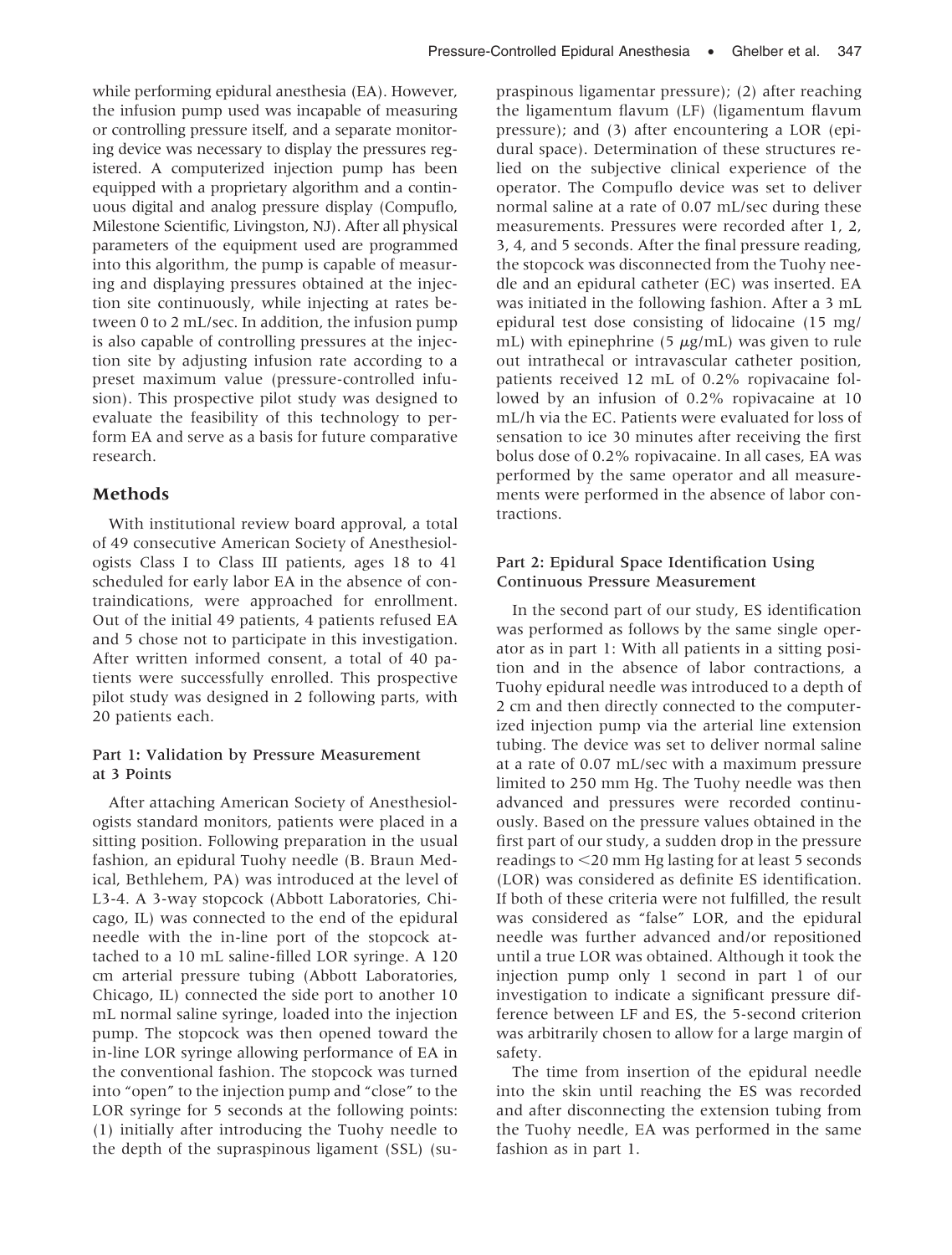Demographic data, times, and injection volumes are reported as mean  $\pm$  SD and pressures as mean and 95% confidence interval (CI). Analyses of the results were performed with statistical software (SigmaStat, SPSS, Chicago, IL). Pressures were tested with analysis of variance for repeated measurements. If significant differences were detected, a Student-Newman-Keuls test was applied. A Lilliefors test for normality was applied to evaluate "pressure drops" when reaching the ES for normal distribution.

#### **Results**

#### Study Part 1

EA was performed successfully in the first 20 participants. Mean age was  $28 \pm 7$  years and average body mass index was  $29 \pm 8$ . Pressures after 1 second were significantly higher in the SSL (79 mm Hg, CI 74-83,  $P < .001$ ) and in the LF (92 mm Hg, CI 83-102,  $P < .001$ ) than in the ES (8 mm Hg, CI 6-11) and remained significantly higher at all measurement times (Fig 1). EA was successful in all patients as indicated by bilateral sensory levels between T8 and T10 and sufficient analgesia during labor and delivery.

### Study Part 2

In the second 20 patients, mean age was  $26 \pm 8$ years and average body mass index was  $30 \pm 8$ . The ES was identified by a significant drop in the pressure readings displayed by the injection pump below 20 mm Hg in all cases and epidural anesthesia was performed successfully without any complications, such as accidental subarachnoid dura puncture. Mean time needed for epidural needle placement (time from insertion of the needle through the skin until a true LOR was obtained) was  $147 \pm$ 38 seconds and mean volume injected was 2.6  $\pm$ 2.3 mL. The maximum amount injected was 8.5 mL in 1 patient who required 2 needle redirections. The "pressure drops," defined as differences between pressure readings immediately prior to entering the ES and in the ES, followed a normal distribution pattern as expressed by a skewness of  $-0.04$  and a kurtosis of 3.3 [\(Fig 2\)](#page-3-0). EA was successful in all patients with bilateral sensory levels between T8 and T12 and sufficient analgesia during labor and delivery.

During the identification of the epidural space, 2 patterns of injection pressure levels were encountered:

**(1) Straightforward identification of the ES.** In the majority of patients  $(n = 17)$ , we observed the following pattern. After insertion of the Tuohy needle into the tissue, the pressure displayed by the injection pump quickly reached the preset maximum pressure value (250 mm Hg). Consequently, the injection pump reduced the infusion rate to avoid higher pressure. Once the pressure dropped below 20 mm Hg and the epidural space was identified, the infusion rate returned to the chosen speed (0.07 mL/sec). The total volume infused in the case presented was less than 1 mL [\(Fig 3\)](#page-4-0).

**(2) Bone encounter and false LOR.** In 3 patients the operator encountered contact with bone after insertion and advancement of the Tuohy needle. The computerized injection pump displayed pressures at the maximum level of 250 mm Hg. The operator briefly stopped the injection pump and withdrew the Tuohy needle, which resulted in a brief drop of the pressure reading to approximately 30 mm Hg [\(Fig 4\)](#page-5-0). After repositioning of the Tuohy needle, the injection pump was started again and



**Fig 1.** Pressure readings obtained in part 1 of the study  $(n = 20)$ . Pressures at 1 second were 79 mm Hg (95% confidence interval [CI]74-83) in the supraspinous ligament, 92 mm Hg (95% CI 83-102) in the ligamentum flavum, and 8 mm Hg (95% CI 6-11) in the epidural space. Error bars represent SD.  $* P < .05$  versus epidural space.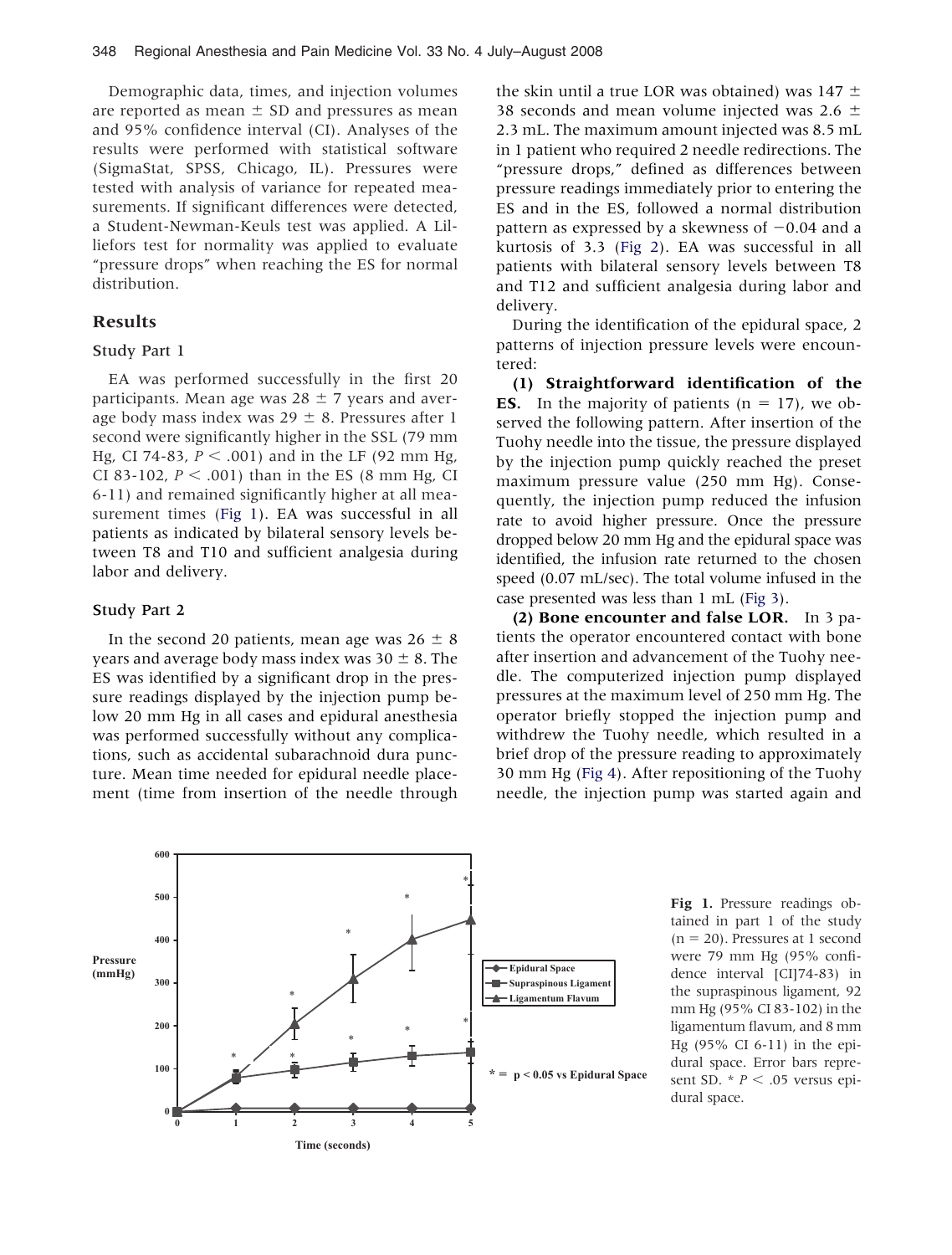<span id="page-3-0"></span>

**Fig 2.** Distribution of "drop in pressure" curves for patients in part 2 of the study ( $n = 20$ ), when the epidural space was reached. A Lilliefors test for normality suggested no evidence against normality as expressed by a skewness of  $-0.04$  and a kurtosis of 3.3.

further advancement resulted in a LOR. While this drop in pressure was significant it did not reach levels lower than 20 mm Hg and did not stay constant for 5 seconds. Therefore, we interpreted this pattern as a "false" LOR. The Tuohy needle was consequently further advanced until a true LOR occurred and the ES was correctly identified. In the case presented, the total volume of normal saline injected was 8.5 mL.

## **Discussion**

While a similar device is currently used in dentistry (CompuDent System; Milestone Scientific, Livingston, NJ) for controlled delivery of local anesthetics, this is the first investigation to evaluate this technology for EA. Because data regarding the performance of the computerized injection pump for this indication were not available, we first identified the pressure range at different set points during performance of EA. After establishing these values, we demonstrated that continuous pressure measurement with the injection pump can be used to identify the ES and to perform EA.

Forty years after Bromage popularized epidural anesthesia for labor[,8](#page-6-0) large studies continue to show relatively high epidural failure rates. Pan et al. reported an overall failure rate of 12% in a review of 19,259 deliveries,<sup>9</sup> and Eappen et al. observed 13.1% in a retrospective review of 4,240 patients[.10](#page-6-0) However, approximately 50% of reported failure rates in these investigations were attributable to either intravascular EC placement or unilateral block, and it is questionable whether any objective method of ES identification would have prevented these misplacements. While Evron et al. demonstrated that failure rates can be as low as 3% to 4% when lidocaine is used instead of normal saline or in combination with air for ES identification with the LOR technique, $11$  all operators in their investigation had at least 5 years of experience in obstetric anesthesia. We speculate that an objective and sophisticated enough method for identification of the ES might allow reduction of the remaining failure rates even further and might also be valuable for less experienced operators or under difficult circumstances such as the performance of EA in the thoracic spine or in pediatric patients. In this regard it seems of importance that the injection pump technology used in our investigation has the capability to actually measure and display pressures continuously while injecting. Therefore, the operator constantly receives information regarding the den-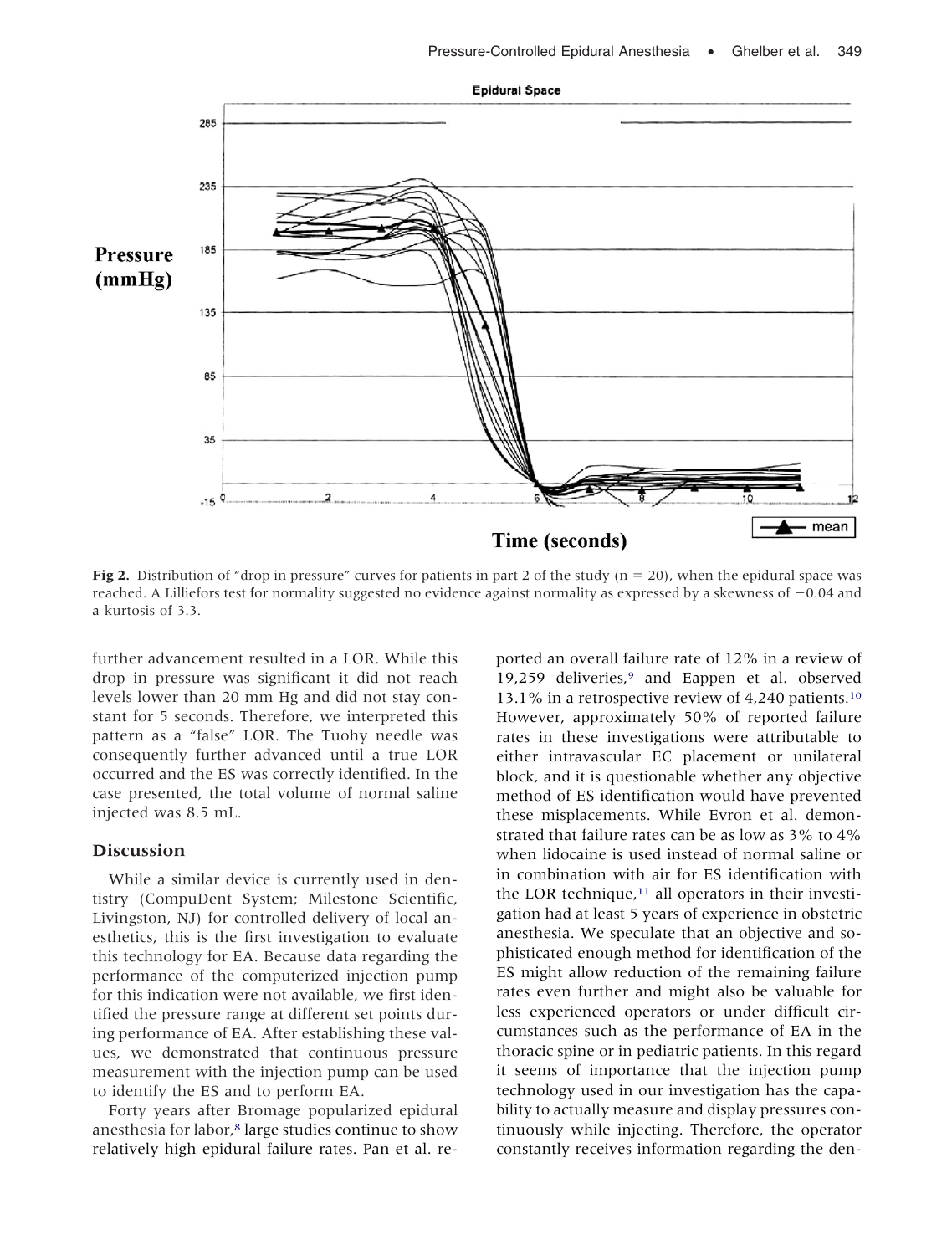<span id="page-4-0"></span>

**Fig 3.** Typical pressure display during identification of the epidural space with Compuflo (Milestone Scientific, Livingston, NJ) in part 2 of the study.

sity or compliance of the tissue or the space in which the needle tip is inserted. This feature might be a distinct advantage over the pure pressure measurement at certain time points used in other investigations[,7](#page-5-0) because areas of low pressure can occur in regions other than the epidural space. Consequently, not only did we require a pressure measurement below 20 mm Hg for epidural space identification, but this reading needed to be constant for at least 5 seconds while the pump continued to infuse, indicating our expectation of compliance of an open space, such as the ES. A potential area of concern with this technology is the fact that the injected volume of normal saline during a more complicated case of ES identification reached 8.5 mL. However, because the injection pump operates in a pressure-controlled mode, this amount could have been significantly reduced by choosing a lower preset pressure maximum such as 100 mm Hg. This feature of the presented technology also appears to be a significant advantage when compared with the continuous pressure readings generated by a fixed infusion rate as described by Lechner et al[.4](#page-5-0)

A potential flaw of our study design could be that we relied on the subjective clinical judgment of the operator to derive our reference pressures in part 1 of our investigation. While the operator had more than 15 years of clinical experience in obstetric anesthesia, we cannot guarantee that the pressure readings from the SSL in some cases did not represent the intraspinous ligament instead. However, we are fairly confident that the operator's experience was sufficient to clearly identify the LF and the correct identification of the ES was demonstrated by the successful performance of EA. In addition, similar studies have also relied on the clinical judgment of the operator to determine these structures[.4](#page-5-0)

Another shortcoming of our investigation is the fact that only healthy young patients were studied. Because it has been demonstrated that pressures in the ES are significantly higher in patients who have undergone back surgery,<sup>12</sup> no conclusions can be drawn as to whether the injection pump technology allows performing EA in such cases, or in patients with other spinal abnormalities. In addition, variations of epidural space pressure associated with morbid obesity may influence the ability to detect low ES pressures. While there is certainly a potential risk that the injection pump technology could increase the incidence of accidental dural puncture in these patient populations, we believe that the information regarding tissue and space compliances made available to the operator by this technology may be beneficial especially under extreme circumstances.

The provider's level of experience has been iden-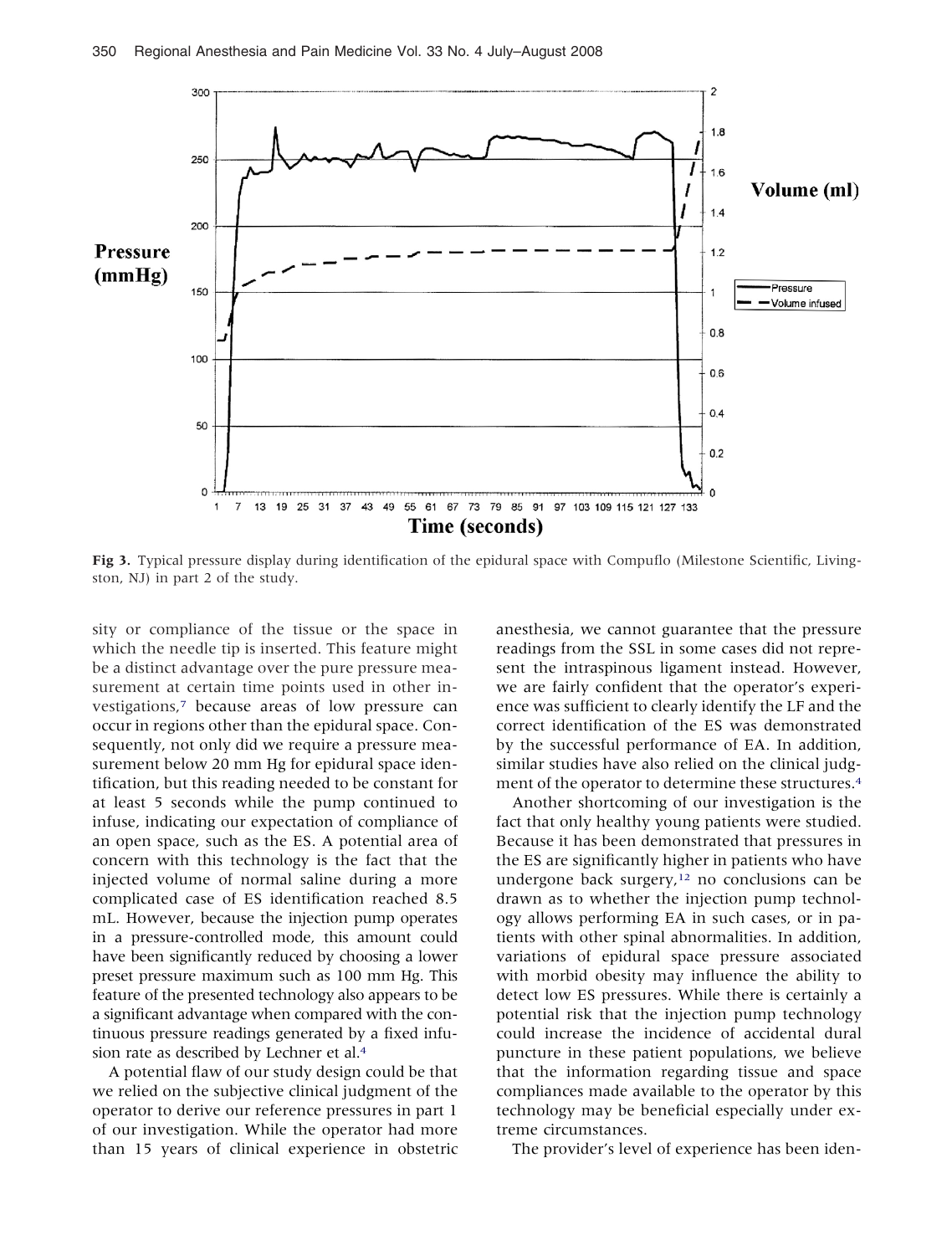<span id="page-5-0"></span>

**Fig 4.** Bone encounter and consequent withdrawal and repositioning of the Tuohy needle (first dip). False loss of resistance (second dip) prior to final identification of the epidural space.

tified as 1 independent predictor for neuraxial block success rate[.13](#page-6-0) Therefore, identification of the ES using continuous pressure measurement might be of special value in a resident teaching program. It enables the teacher to confirm proper Tuohy needle position instead of having to rely on the subjective feedback from the student.

Similar to the initial reports of Rocco et al.,<sup>5,6</sup> another potential advantage of performing EA with the computerized injection pump technology is the operator's ability to advance the epidural needle continuously with both hands while observing the graphical and digital display until the ES is reached. Compared with the widespread technique<sup>14</sup> in which the operator advances the Tuohy needle in small increments and then tests for LOR, this method may allow for more sensitive ES identification and may consequently lower the incidence of accidental dural puncture.

However, because we did not compare this new method to the conventional technique, no conclusions can be drawn whether identification of the ES with pressure measurements provided by the computerized injection pump technology can improve EA success rate or reduce the incidence of complications. The encouraging results of this pilot study should serve as foundation for further comparative research in order to evaluate whether this technology can actually increase EA success rate, or reduce

unwanted complications such as accidental dural puncture.

### **References**

- 1. Shenouda PE, Cunningham BJ. Assessing the superiority of saline versus air for use in the epidural loss of resistance technique: A literature review. *Reg Anesth Pain Med* 2003;28:48-53.
- 2. Grau T, Leipold RW, Conradi R, Martin E, Motsch J. Efficacy of ultrasound imaging in obstetric epidural anesthesia. *J Clin Anesth* 2002;14:169-175.
- 3. Tsui BC, Gupta S, Finucane B. Determination of epidural catheter placement using nerve stimulation in obstetric patients. *Reg Anesth Pain Med* 1999;24:17-23.
- 4. Lechner TJ, van Wijk MG, Maas AJ, van Dorsten FR, Drost RA, Langenberg CJ, Teunissen LJ, Cornelissen PH, van Niekerk J. Clinical results with the acoustic puncture assist device, a new acoustic device to identify the epidural space. *Anesth Analg* 2003;96:1183- 1187, table of contents.
- 5. Rocco AG, Reisman RM, Lief PA, Ferrante FM. A two-person technique for epidural needle placement and medication infusion. *Reg Anesth* 1989;14:85-87.
- 6. Rocco AG, Palombi D. Additional advantages of a two-person technique for epidural needle placement and medication infusion. *Reg Anesth* 1991;16:285.
- 7. Vas L, Raghavendran S, Hosalkar H, Patil B. A study of epidural pressures in infants. *Paediatr Anaesth* 2001;11: 575-583.